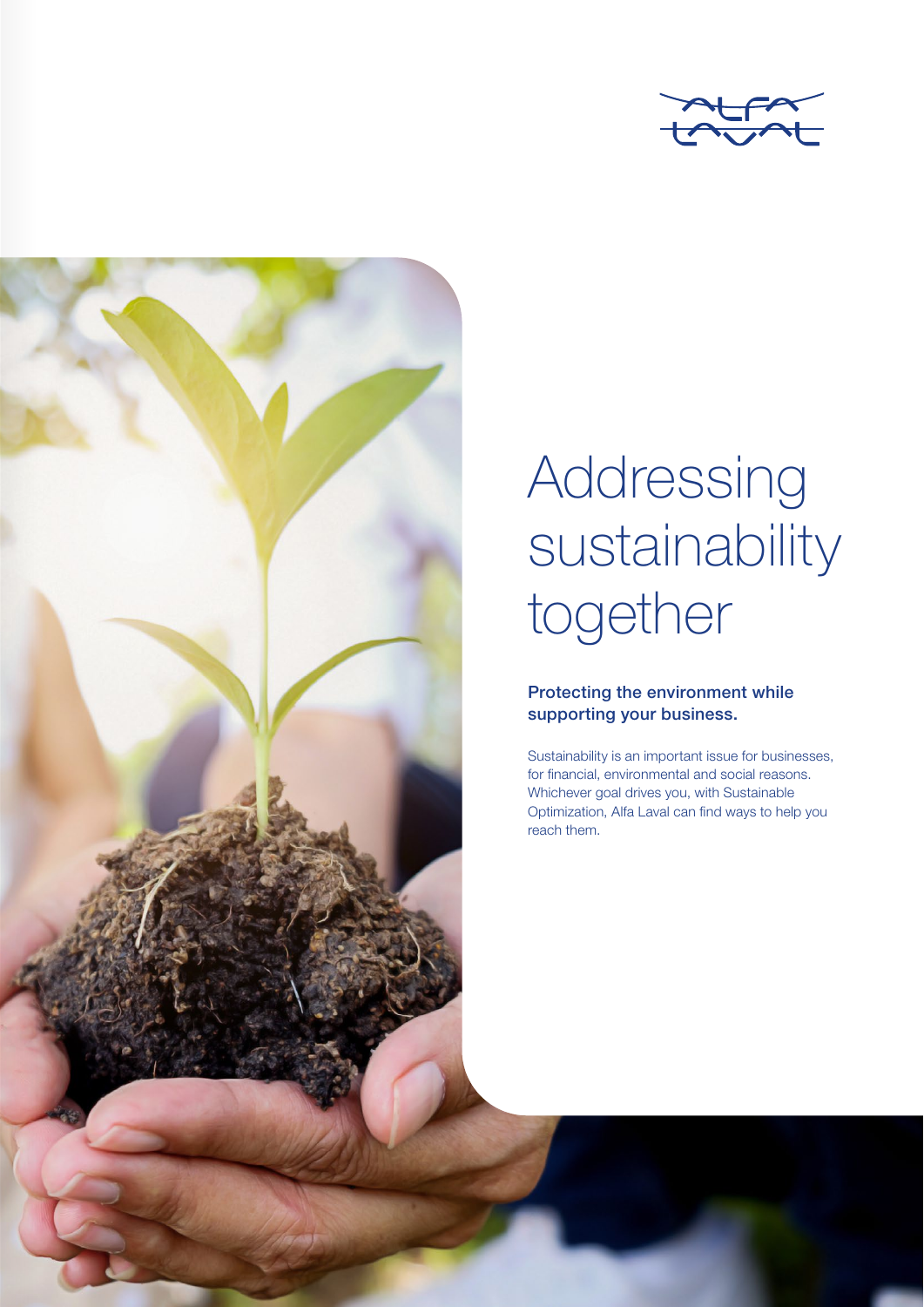# Sustainable **Optimization**

Sustainable Optimization is about finding ways to make your processes more efficient and more environmentally friendly.

We do this by identifying points where resources – raw materials, energy, water – are potentially being wasted. Then it's about finding ways to improve your processes, and making suggestions to deliver benefits in three key areas:

## **Environmental**

Across industries, more and more customers are looking for brands and products that offer both value and Sustainable Optimization helps you

## How Alfa Laval improves sustainability

Ask your Alfa Laval representative about how we can improve sustainability in your suggest efficiency upgrades. Alfa Laval have also developed a sophisticated tool – Alfa Laval Joules – for analyzing and Fluid Handling Application & Innovation

**94%** of the world's biggest corporations set goals related to sustainability, and 67% stated explicit targets for reducing their carbon emissions<sup>2,3</sup>

Sources:

1. Alfa Laval internal customer survey

2. PivotGoals and Andrew Winstone. https://www.sustainablebrands.com/news\_and\_ views/marketing\_comms/andrew\_winston/rise\_corporate\_sustainability\_goals\_some\_ hard\_data

3. KPMG SURVEY OF CORPORATE RESPONSIBILITY REPORTING 2017 https://home. kpmg.com/content/dam/kpmg/campaigns/csr/pdf/CSR\_Reporting\_2017.pdf

Reducing emissions and improving resource efficiency to meet local, national or international requirements and targets.

### **Regulatory**

### Economic

Improving your process efficiency and reducing your operating costs to provide a lower total cost of ownership for your equipment.

Reducing your consumption of natural resources and your emission of CO $_{\text{2}}$  to reduce your organization's impact on the planet.

Sustainable Optimization helps our customers significantly reduce their energy and water consumption, and minimize waste. Here are some real-life examples of the improvements we've delivered.



"

# energy reduction 30%



By replacing existing pump with an Alfa Laval LKH Prime Pump. Case: Major dairy in the UK





By replacing conventional agitators with Alfa Laval ALS Agitator with specially designed impeller. Case: Large dairy in Germany

## water reduction 70%

On optimized seat-lift of Alfa Laval Unique Mixproof valve. Case: Major dairy site in UK

# water reduction 30%

Using Alfa Laval TJ20G rotary jet heads for regular Cleaning-in-Place. Case: Brewery in the UK







By replacing conventional heat exchanger with Alfa Laval Wide Gap Heat Exchanger and two small heat recovery units. Case: Fruit Juice Manufacturer in Italy.